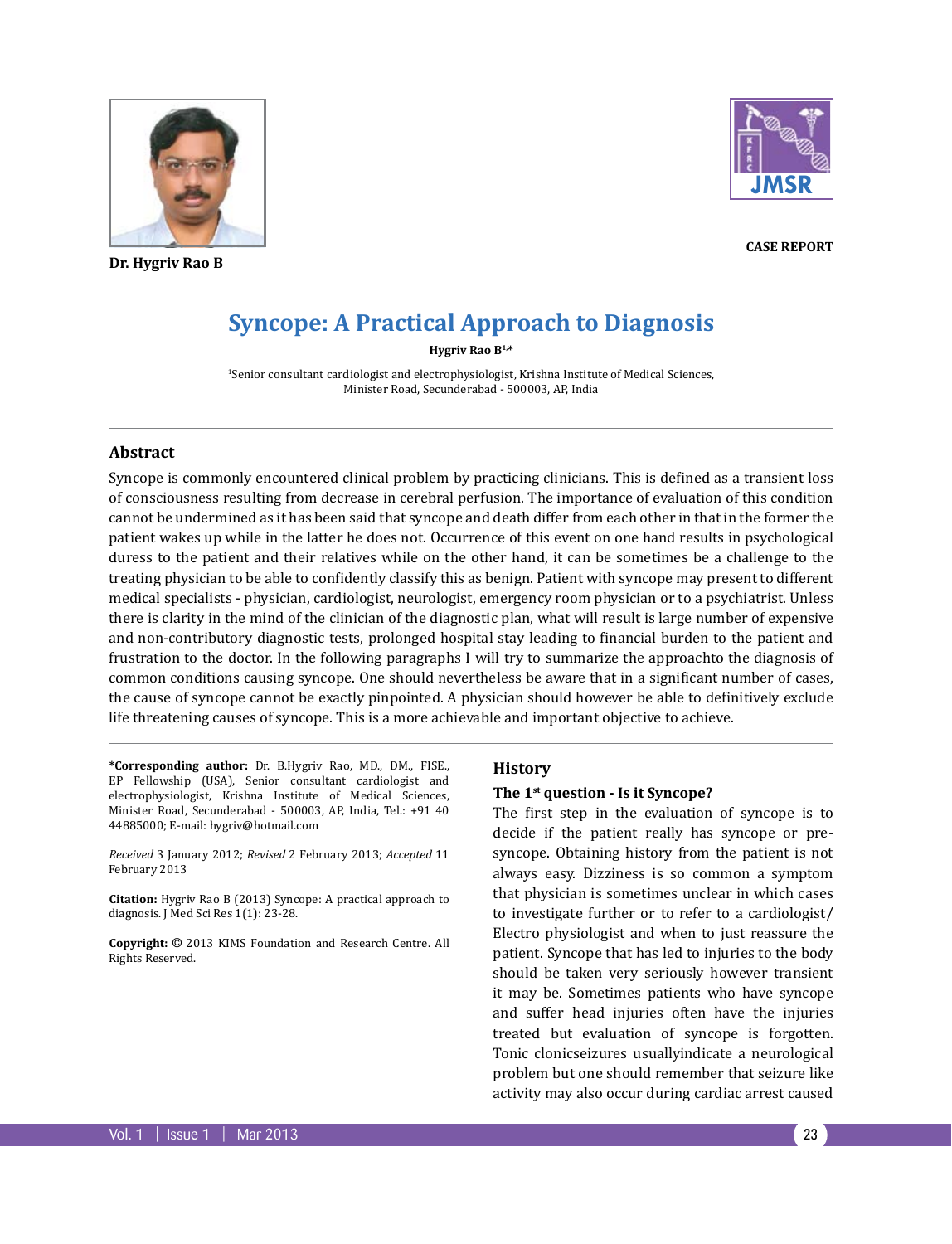by ventricular fibrillation (VF) or with complete heart block. Many young children with congenital long QT syndrome and recurrent VFhave been treated with multiple anti epileptic drugs with this mistaken diagnosis. Most often, the vital clues to diagnosis are obtained from history rather than from multiple tests. The sequence of events leading to syncope and the background medical history should dictate the investigations to be done in a particular patient. The person from whom the history is obtained is very important.Ideally if possible, history is best obtained from a witness to the syncope, as the recollection of events by the patient may be at variance with the true picture. The patient can however be relied upon to tell us the symptoms experienced prior to loss of consciousness, which can give a pointer to the diagnosis.

## **Different clinical situations**

## **Vasovagal or Neurocardiogenic syncope**

By far this is the most common condition causing syncope. It can occur in any age group though more common in the elderly. Frequently encountered situations are when a child standing in the school for a long time, some individuals on seeing blood, hearing some unexpected news, extremes of emotions or smelling a noxious stimuli. Patients seek medical advice when they have recurrent symptoms. Typically these occur when the patient is in upright position often after sitting or lying down for a long time, like getting up in the middle of night to go to the toilet. They can occur during prolonged standing and infrequentlyin the sitting position too. They never occur in lying down position. The benign nature of these episodes is seen by the fact that patients experience these symptoms for many years before approaching a physician. After a few episodes some patients learn to recognize prodromal symptoms before syncope. The episodes are characteristically very transient half a minute to 2-3 minutes, and there are no sequelea following the episode. Syncopal episodes may however result in injuries. Tonicclonic movements or seizures are not a part of this neither are bladder or bowel incontinence. If there is a trained observer, he may note that the pulse rate was low or weak at the time.

### **Sudden cardiac arrest**

While neurocardiogenic syncope is most common, cardiac arrest is the most dangerous. In every patient

with syncope this diagnosis must be deliberately considered and conclusively excluded. In fact the physician's job is incomplete if he has not excluded this condition when dealing with a patient with syncope. What may be a self-terminating ventricular arrhythmia this time may result in sudden death next time. This condition should be suspected in any patient with syncope having history of myocardial infarction in the past, or ventricular dysfunction (Echocardiogram showing  $EF \leq 40\%$ ). This should also be considered in patients who have undergone coronary angioplasty or bypass surgery in the past or those with cardiomyopathies. It should be remembered that cardiac arrest could be the first manifestation of coronary artery disease (CAD) and patients with coronary risk factors having syncope should be actively investigated for the presence of CAD. Presence of chest pain preceding the syncope may point to the diagnosis but is not always present. Syncope in this situation is not posture related, but can get precipitated on exertion. It is transient and may be associated with severe sweating. The patient needs to be hospitalized for evaluation as these patients are at high risk of sudden death. Family history of sudden death should make one suspect inheritable genetic syndromes like long QT syndrome, or Brugada syndrome.

## **Arrhythmias and conduction system disease**

Apart from dangerous arrhythmias like ventricular tachycardia and fibrillation which can cause sudden cardiac arrest, other apparently benign arrhythmias like supraventricular tachycardia can also sometimes cause syncope when there are associated with very fast ventricular rates.Typically these patients experience palpitations first then lose consciousness if the tachycardia is too rapid compromising cardiac output. Once lying posture is achieved, blood pressure improves and they regain consciousness. This is also the mechanism in patients with paroxysmal atrial fibrillation (AF) whomay experience syncope when the ventricular rates are very rapid. Syncope may also occur or when the fast AF suddenly terminates with a long pause, particularly with underlying sinus node disease. Ventricular tachycardia even when occurring in normal hearts can result in syncope. One of the causes of exertional syncope is RVOT VT. One of the eminently treatable causes of syncope is disease of the conduction system. Syncope occurs due to a long pause between ventricular complexes.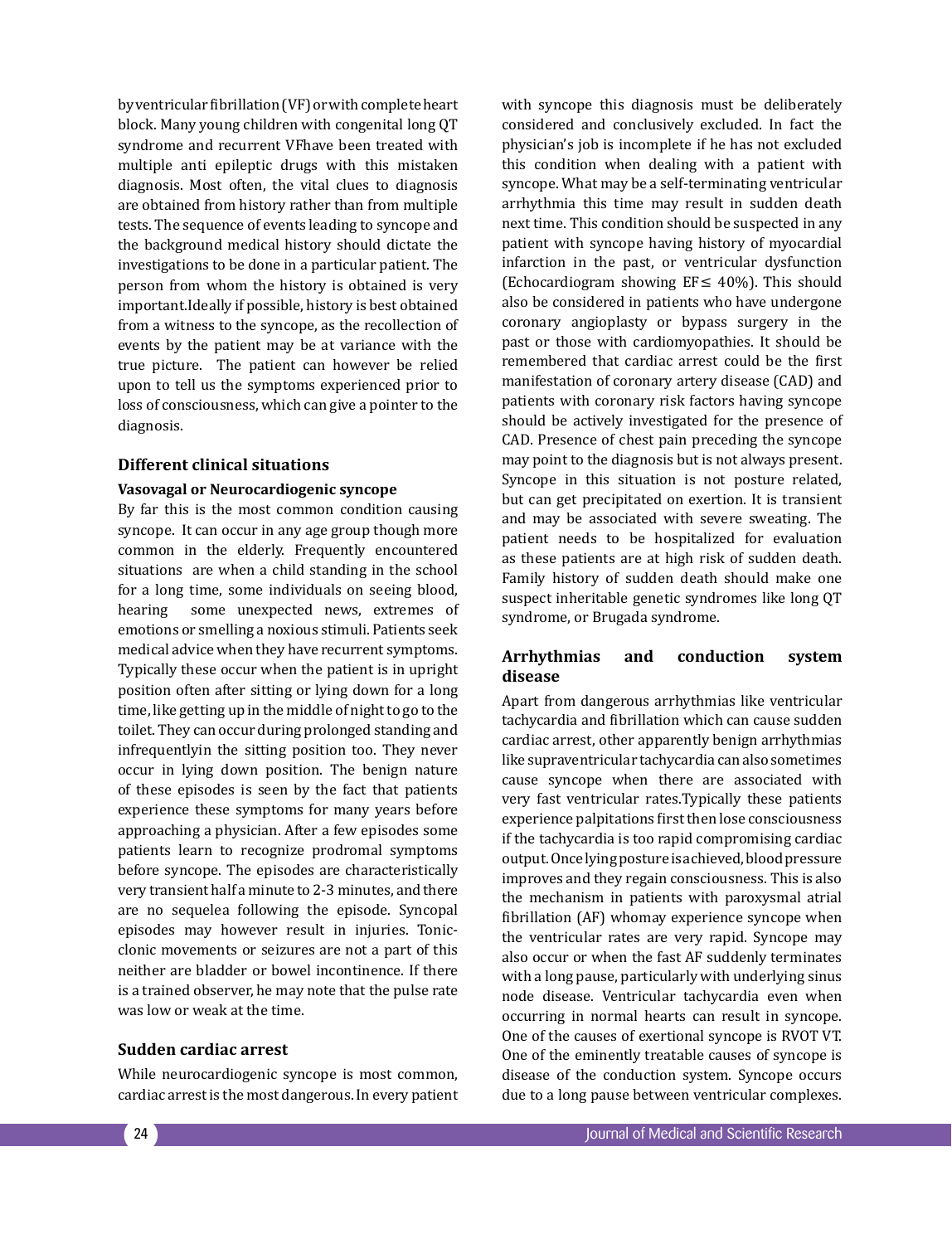Syncope is a very important symptom of advanced AV block and in this situation patient needs to be hospitalized. Sometimes these are transient and should be suspected in a patient with bradycardia or ECG showing LBBB or RBBB. Some of the drugs used in cardiovascular medicine may be responsible hence history of usage of medications like beta blockers, Digoxin, Amidarone must be carefully looked for. In a patient with suspected conduction disease occurrence of syncope on exertion may indicate an advanced AV block needing a pacemaker.

## **Neurological causes**

Clinical picture that points to a neurological etiology includes associated seizures, focal neurological deficit, and presence of a carotid bruit. In the absence of these pointers, neurological work up is to be undertaken once common and life threatening cardiovascular causes are excluded. Every patient with syncope does not need CT/MRI of brain and conversely having a normal imaging of brain does not convey any conclusive information to the doctor.

## **Investigations**

Every patient must have routine blood chemistry which includes complete blood picture, blood sugar, serum electrolytes, serum creatinine, and thyroid profile as a baseline. The most important factor influencing management of the patient is the presence of heart disease and hence ECG and echocardiogram constitute the front line investigations.Generally with few exceptions, if ECG and Echo are totally normal, life threatening causes of syncope can be excluded. It is important to remember that in a given patient all investigations need not be done. The clinical background and history should dictate the choice of tests to be done.

#### **ECG/Holter**

Many clues can be seen on ECG and in some cases the diagnosis is solely made with the help of ECG. Holtermonitoring is an extension of ECG and is helpful in situations which are episodic. Thepresence of pathological Q waves indicates the presence of myocardial infarction of some duration, which would make the possibility of sudden cardiac arrest being responsible for syncope strong; the suspicion is increased if this is associated with frequent Ventricular ectopy. Reversible ST-T changes indicate presence of underlying ischemia. This and

the presence of prolonged QT interval both make the occurrence of polymorphic VT possible which can lead to cardiac arrest. Prolonged QT may be acquired or may be present since birth in which situation it is termed as congenital long QT syndrome. Another condition increasing risk of cardiac arrest is the Brugada syndrome which is recognized in the ECG as presence of incomplete RBBB and ST elevation in leads V1 and V2. Sinus pauses or obvious AV block (more p waves than QRS complexes) suggest conduction system disease as cause of syncope and would need pacemaker implantation. The presence of sinus bradycardia alone may warrant electrophysiological studies to assess function of the sinus node. ECG showing RBBB or LBBB with or without prolonged PR interval ( $\geq 200$  msec) should raise the suspicion of AV conduction block being responsible for syncope and these patients need to be further evaluated. Presence of LBBB and RBBB in the same individual at different time makes them at a high risk of complete heart block. Presence of increased QRS voltage in the precordial leads suggests ventricular hypertrophy and should be further investigated for Hypertrophic cardiomyopathy which is one of conditions that can lead to sudden death. Occurrence of ventricular ectopics of the same morphology consistently should make one consider the possibility of ventricular tachycardia. As arrhythmias occur episodically resting ECG may be normal in which case a holter or a long term rhythm monitoring device can document the arrhythmia when it occurs. Another important ECG finding is presence of pre excitation in a resting ECG, which is recognized by the presence of a short PR interval and a delta wave. These patients are prone to develop atrial fibrillation with fast ventricular rates which is manifested as a wide QRS irregular tachycardia that can lead to syncope.

## **Long term Rhythm monitoring**

For patients whose syncope is infrequent, 24/48 hour holter is inadequate. Such patients need long term recording. One of them is implantable loop recorder which is implanted under the skin and can be kept in situ for few years. A noninvasive external recorder (ELR) is now made recently available which is wearable and can be used for a few months.

#### **Echocardiogram**

Echo clearly distinguishes patients who have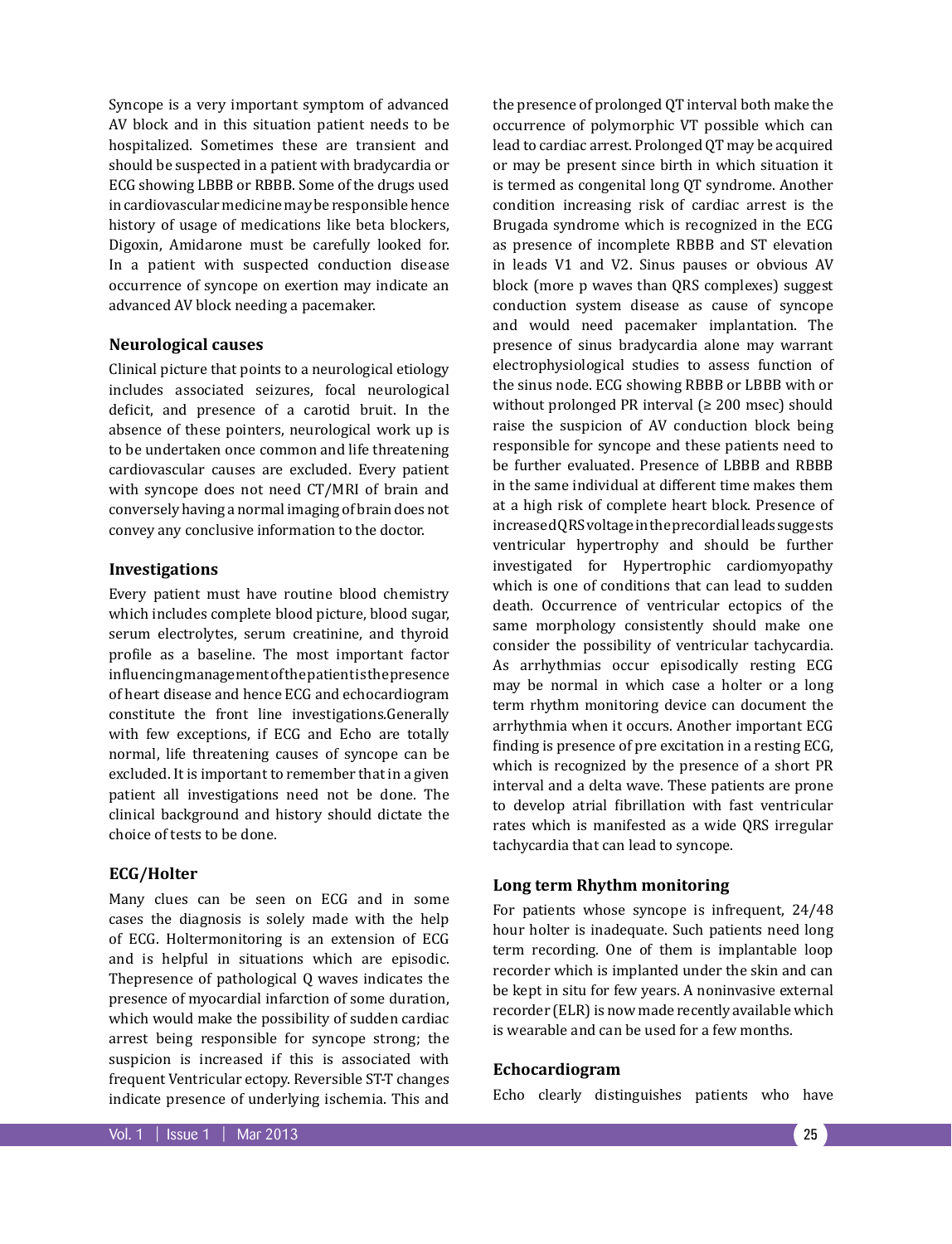structural heart disease from those who have not. By far this is the most cost effective investigation which helps in decision making in a patient with syncope and should be performed in all the patients. The most important information it gives is the assessment of ventricular function as a decreased ejection fraction makes the patient prone for cardiac arrest and sudden death. Presence of akinetic or dyskinetic segments or thinned out areas indicate scarring and fibrosis of the myocardium making it vulnerable for occurrence of VT /VF. Dilated left atrium or a LA thrombus should make one suspect paroxysmal atrial fibrillation. Dilated, restrictive or hypertrophic cardiomyopathies increase patients risk for malignant rhythms. Rarely cardiac tumors obstruct the valves compromising cardiac output and can lead to syncope.

## **Newer imaging- cardiac MRI**

Assessment of structural abnormalities of heart has extended today beyond echocardiogram. Cardiac MRI is very useful in demonstrating ventricular myocardial scars and is a useful investigation in patients in whom cardiac arrest is suspected a cause for syncope. This is used today in patients with ischemic cardiomyopathies to demonstrate ventricular aneurysms or scars.

### **Treadmill test**

Some patients have syncope on effort. This occurs in patients with some types of VT (RVOT VT) or advanced AV block. In such cases treadmill test may help to diagnose the cause of syncope. It is important to make sure that the ECG and Echo are normal before subjecting the patient to TMT. This is because severe aortic stenosis may cause exercise induced syncope but should not be subjected to this test. Patients with severe coronary artery disease may also experience syncope on effort.

#### **Tilt table test**

This is one of the underutilized and inexpensive tests largely because of unavailability in many hospitals. This test requires a tilt table which is usually a modified x ray table. It should be able to be tilted to 75 degrees and rapidly brought down to horizontal position if need arises. It is useful for the diagnosis of neurocardiogenic syncope. The advantages of this test are firstly as it reproduces the symptoms, the patients confidence is gained, the patient knows what causes his problem and what relieves it. Though not curable the diagnosis of Neurocardiogenic syncope clearly demonstrates the benign nature of the problem, and once positive obviates the need for further often expensive diagnostic testing. This test is ordered in a patient who has syncope on upright posture and whose echo and ECG are normal. There are 3 types of positive tilt test vasodepressor – associated with fall in blood pressure, cardio inhibitory- associated with bradycardia and mixed which has both drop in blood pressure and heart rates.

#### **Electrophysiological study**

 In selected patients EP study can demonstrate the cause for syncope. The most important use of EP study is to identify patients having high risk of sudden death. EP study is indicated in patients with myocardial infarction in past, or having LV dysfunction presenting with syncope or dizziness. Ability to induce Ventricular tachycardia (VT) during EP study makes these patients at a high risk of sudden death and warrants implantation of ICD. Patients presenting with pre-syncope or syncope where the ECG shows a bifascicular block (RBBB with axis deviation, or LBBB) with or without prolonged PR interval, may undergo EP study. Demonstration of an infra hisian conduction disease in these patients by a prolonged HV interval or a H-V block, stratifies them as having a high risk for complete heart block in the future. One can assess sinus node function or hypersensitivity of carotid sinus. EP studies can also be used to induce suspected arrhythmias and these can be ablated offering a permanent cure for the patient's problem. Radiofrequency ablation generally can be offered to patients with arrhythmias and structurally normal hearts. These are supraventricular tachycardia (SVT), WPW syndrome, RVOT VT, Fascicular VT, Atrial flutter, and atrial fibrillation.

**Treatment:** Following is a summary of various conditions that can present with syncope and their treatment options.

| Diagnosis             | Treatment |
|-----------------------|-----------|
| AV conduction disease | Pacemaker |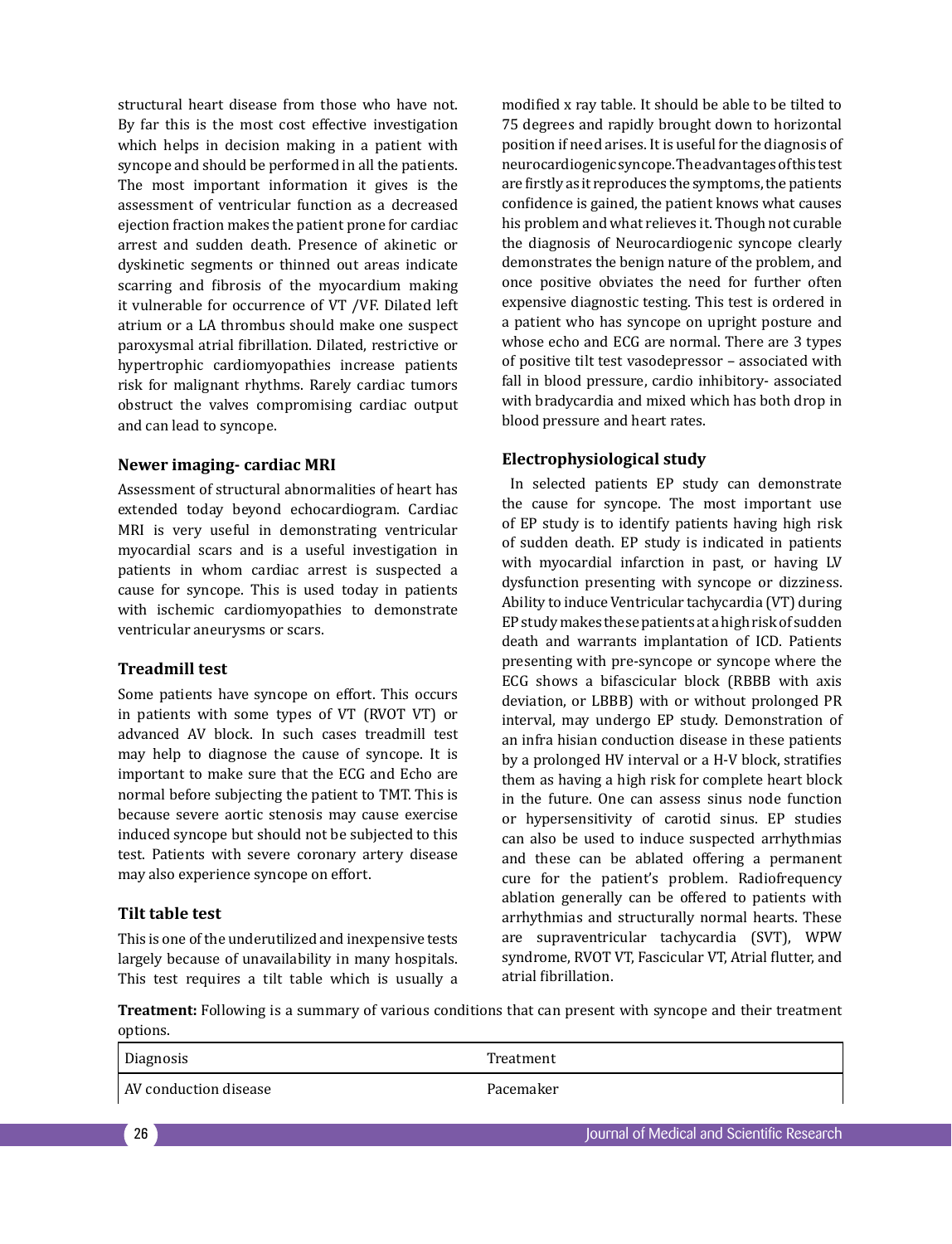| Neurocardiogenic syncope                                                                                   | Medical, rarely pacemaker |
|------------------------------------------------------------------------------------------------------------|---------------------------|
| SVT & WPW syndrome                                                                                         | Radiofrequency ablation   |
| Ventricular tachycardia with normal Heart                                                                  | Radiofrequency ablation   |
| Spontaneous or inducible ventricular tachycardia with<br>LV dysfunction/ past MI/ structural heart disease | <b>ICD</b>                |
| Long QT syndrome                                                                                           | Beta blockers/ICD         |
| Hypertrophic cardiomyopathy/Brugada syndrome                                                               | <b>ICD</b>                |

# **Following are some real life examples of patients presenting with syncope**



Figure 1: (A) Tilt table test used for diagnosis of vasovagal/neurocardiogenic syncope. (B) ECG in a patient undergoing tilt test showing a long pause. This was associated with significant drop in his blood pressure with syncope proving the diagnosis.



**Figure 2:** (A) Patient who presented with syncope was found to have wide QRS irregular tachycardia indicating atrial fibrillation with pre excitation. (B) He was cardioverted and ECG in sinus rhythm shows short PR interval and delta waves, showing that he had WPW syndrome. He underwent radiofrequency ablation curing him permanently.